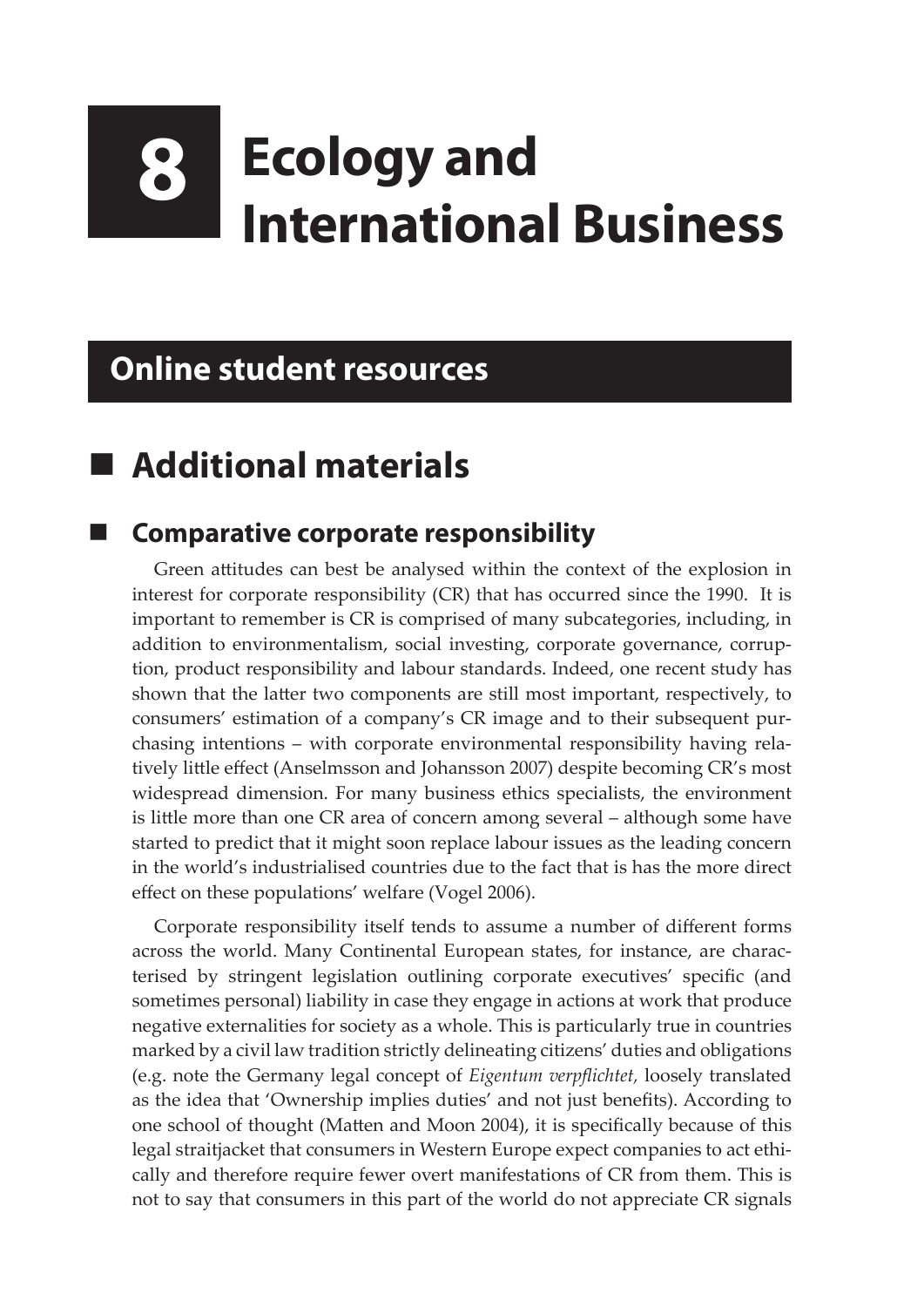such as the ones conveyed via fair trade advertising or green marketing. Quite the contrary, given the generally more collective nature of European cultures (Hofstede 2009), there is much appreciation in this part of the world for campaigns where companies portray themselves as fully fledged citizens of the wider society.

In the United States, on the other hand, there is a view that executives have historically had incentives to avoid taking responsibility for the consequences of their actions because they could "hide behind the corporate veil" of limited liability (Stiglitz 2006) – or at least, they could do this before the Sarbanes-Oxley corporate governance bill became law in 2002. In response to such abuses, the US developed a deep-seated culture of public scrutiny, dating back at least as far as Upton Sinclair's 'muck-raking' denunciations of corporate malfeasance in the Chicago stockyards at the turn of the 20th century. Moreover, given the country's tradition of interpretative common law, companies might feel greater pressure to prove their CR credentials through overt actions (Matten and Moon 2004). One example of this is the way that McDonalds has taken to publishing its ingredient quality standards to prove that they surpass Food and Drug Administration minima that US consumers might not find sufficiently reassuring otherwise. Another is the intensive CR work done by American companies like Ben and Jerry's and American Apparel who have tried to turn public scepticism with most other firms to their advantage by highlighting their own progressive values and sustainability commitment. CR has provided a new niche for a whole range of companies and many US firms that lagged behind the world's first movers in CR marketing have worked very hard in recent years to catch up and surpass their rivals.

Elsewhere, Japan's CR profile resembles Europe's to the extent that this is by and large a collective culture (Hofstede 2009) where citizens are taught that social and natural harmony, a deep-seated Asian value enshrined in the writings of the philosopher Confucius, take precedence over self-interest. Still, there are many countries in Asia that share elements of Japan's Confucian culture without CR being as prevalent as it is here – providing further proof of the difficulties of characterising CR in national terms. Many countries have a contradictory profile in this respect, one being China, where a government haunted by the spectre of ecocide against a background of over-population and accelerated industrialisation has started to disseminate a number of ecoconsciousness programmes (Zanier 2008) even as it worked to undermine the 2009 Copenhagen climate change conference. To a large extent, the emergence from material poverty remains a priority across much of Asia, Latin American and Asia. It is not that developing country citizens do not have the same needs or sensitivities as their wealthier counterparts. The real obstacle is the desperate view of many people in poorer societies that CR is a luxury of the affluent.

Yet things would appear to be changing. In the social arena, modern globalisation is increasingly accused of aggravating global income distribution, creat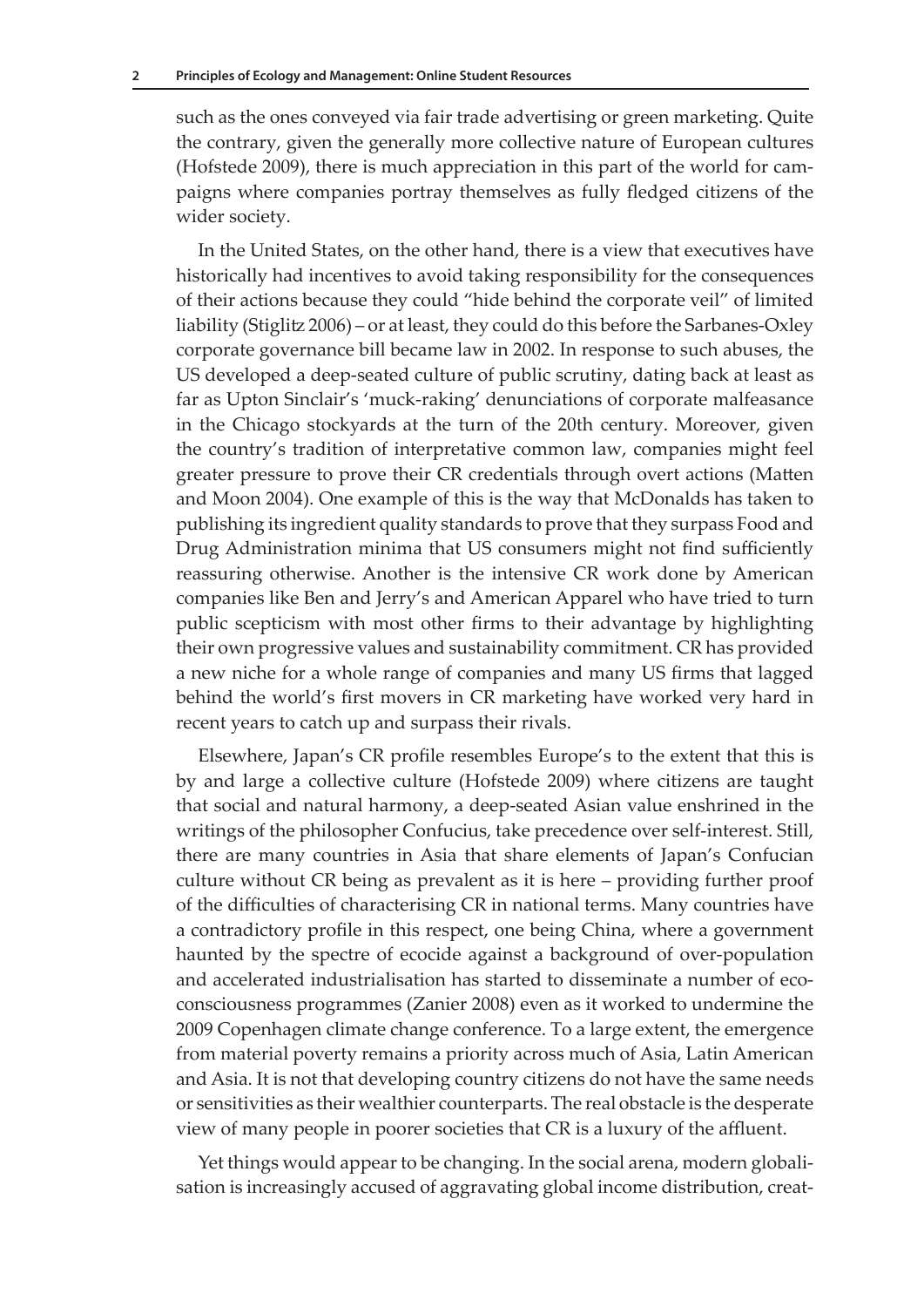ing interest in CR solutions such as fair trade that try to resolve this problem. In the environmental arena, announcements like the 2005 Intergovernmental Panel on Climate Change (IPCC) verdict that global warming is very real and potentially catastrophic have served to raise the awareness of citizens worldwide. However, growing interest in CR is not necessarily a prelude to concrete action on the ground, since the best intentions will often only materialise if the worst actions are subject to effective policing. The problem is that whereas much international business occurs on an intranational plane in the space between national jurisdictions, it is still the case the corporate irresponsibilty can largely be sanctioned only within a national framework where everyone answers to a single governmental authority. International organizations such as the EU or WTO may be able to punch wrongdoers on a few limited occasions but generally lack the power to enforce transgressions on a regular basis. Note that there is a strong argument that it is in the world's interests to unify its "fragmented legal systems [since] making firms pay for the damage they inflict [gives them] greater incentive to act more responsibly and ensure their employees do" (Stiglitz 2006: 205-7). One step in this direction would be to let companies be sanctioned in one country for their actions elsewhere (i.e. the suit launched against Unocal in California for its conduct in Myanmar). There is also the possibility of holding MNEs accountable for unethical actions they have committed in the past – as exemplified by the lawsuit that human rights group Khulamani has launched against MNEs accused of supporting South Africa's oppressive former apartheid regime (Evans 2008). For the moment, however, with the exception of global NGO campaigns aimed at raising global consumers' ethical awareness, CR is mainly enforced within the boundaries of the nation-state.

For this reason, some MNEs actively exploit international variations in CR to avoid having to apply (expensive) best practices in all of the countries where they operate. The problem with this minimialist commitment is that an MNE's misconduct in one part of the world can (and actually should) damage its brand image elsewhere. The correlation will be less than perfect given the

existence of *CR proximity effects*, but in an era of instantaneous global communications, there are countless ways for concerned consumers to remain informed of how the companies with whom they do business are behaving. In the 1980s, for instance, the great consumer protests organised against Nestle in Western Europe and in the US were actually in opposition to actions that this

*CR proximity effects* – The positive correlation between consumers' sensitivity to CR actions and their cultural and/or

geographic distance.

giant MNE had undertaken in distant locations such as Latin America and Bangladesh (where its advertisement were alleged to have induced mothers to mix unhealthy local tap water with milk powder). Shell's public image nose-dived in the 1990s, particularly in Germany, when it announced plans for the deep-sea burial of spent oil platforms in the North Sea's Brent Spar fields. Indeed, during the 2000s it was the very concept of distance itself that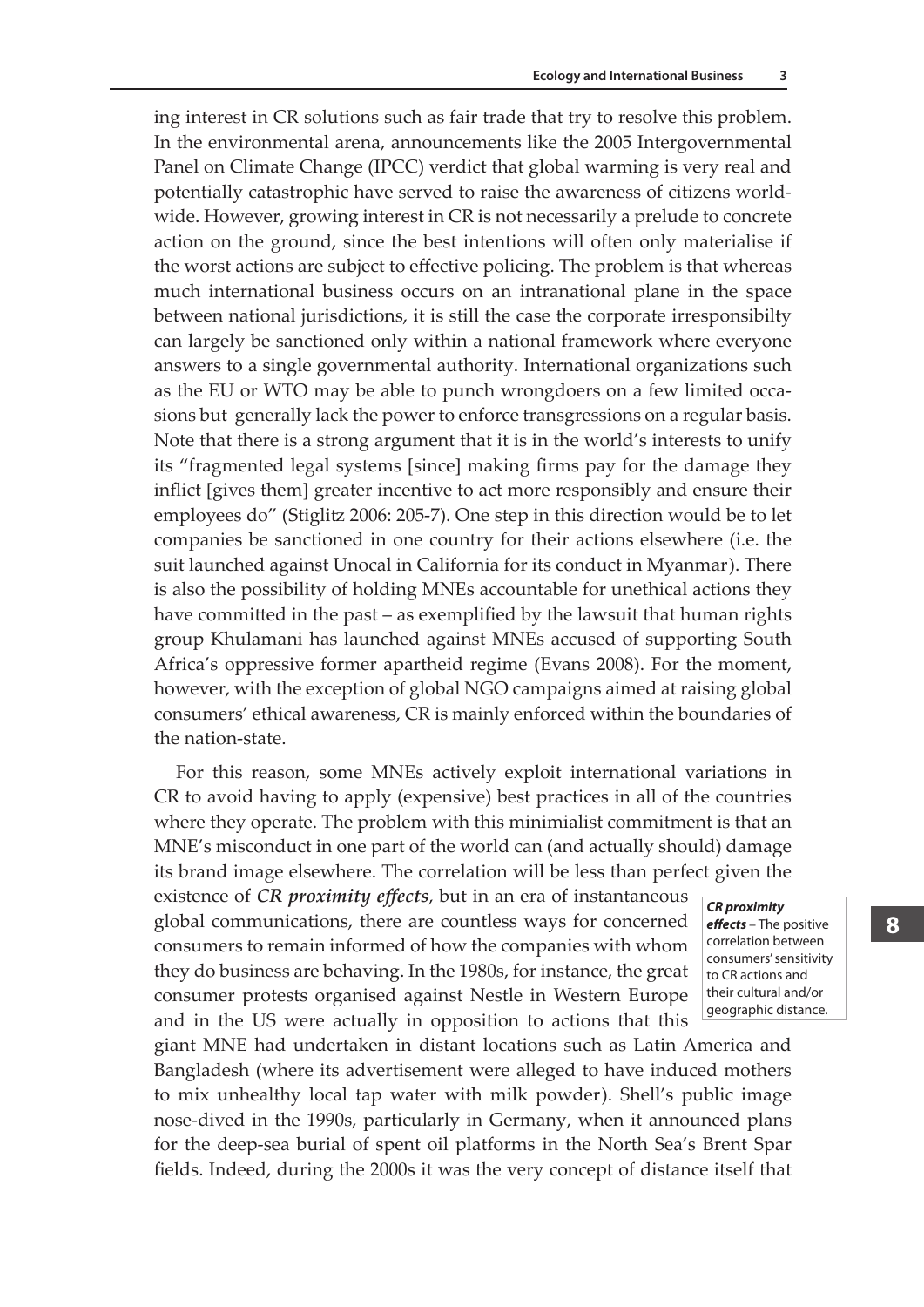sparked widespread consumer outrage, with many global retailers (Wal-mart in the US, Carrefour in France, Tesco in the UK and Edeka in Germany) being severely criticised for the high carbon footprint associated with their sourcing goods across the world. Informed consumers will have less tolerance for companies' CR failures.

- Anselmsson, J. and Johansson, U. (2007), 'Corporate social responsibility and the positioning of grocery brands: An exploratory study of retailer and manufacturer brands at point of purchase'**,** *International Journal of Retail & Distribution Management*, Volume 35, Number 10
- Evans, I. (18 May 2008), Multinationals face damages claim from victims of apartheid, available at www. guardian.co.uk/, accessed 2 October 2010
- Hofstede, G. (accessed 4 May 2009), Cultural Dimensions, available at www.geerthofstede.com/
- Matten, D. and Moon, J. (2004), Implicit and Explicit CR: A conceptual framework for understanding CR in Europe, ICCR, available at www.nottingham.ac.uk/, accessed 8 October 2008
- Stiglitz, J. (2006), *Making globalization work: the next steps to g lobal justice*, London: Allen Lane
- Vogel, D. (2006), *The Market for Virtue*, Washington: Brookings
- Zanier, V. (17 February 2008),' The environment: once a problem for the rich, now part of the marketing strategy? A case study on China's environmental communication', *International Journal of Chinese Culture and Management*, **1** (2)

#### **Fair trade vs. organic produce**

It is important to differentiate between fair trade products and green (i.e. organic) perishables. Many observers amalgamate the two because they both fit under the heading of CR products and appeal to consumers' sense of altruism. Yet as justifiable as it is to describe both segments as 'ethical', the fact remains that fair trade focuses on the material benefits that a transaction offers producers, whereas the green message associated with consumer perishables rarely refers to other parties' welfare, highlighting instead the goods' naturalness and/or health benefits for the buyer. Nor do the two markets necessarily have the same macro-economic profile. Rather than the health of the ecosphere, fair trade speaks to a social justice agenda and is largely shaped by international trade concerns such as exchange rates and supply chain organisation. Moreover, it often involves transporting commodities over great distances – a fundamentally unsustainable activity (if only due to the expenditure of energy resources in the form of transportation fuel) that is also at odds with a more ecologically rational system based on the consumption of seasonal local produce.

In addition, the markets for fair trade and organic products react differently to general economic conditions. In many countries, for instance, the 2008/2009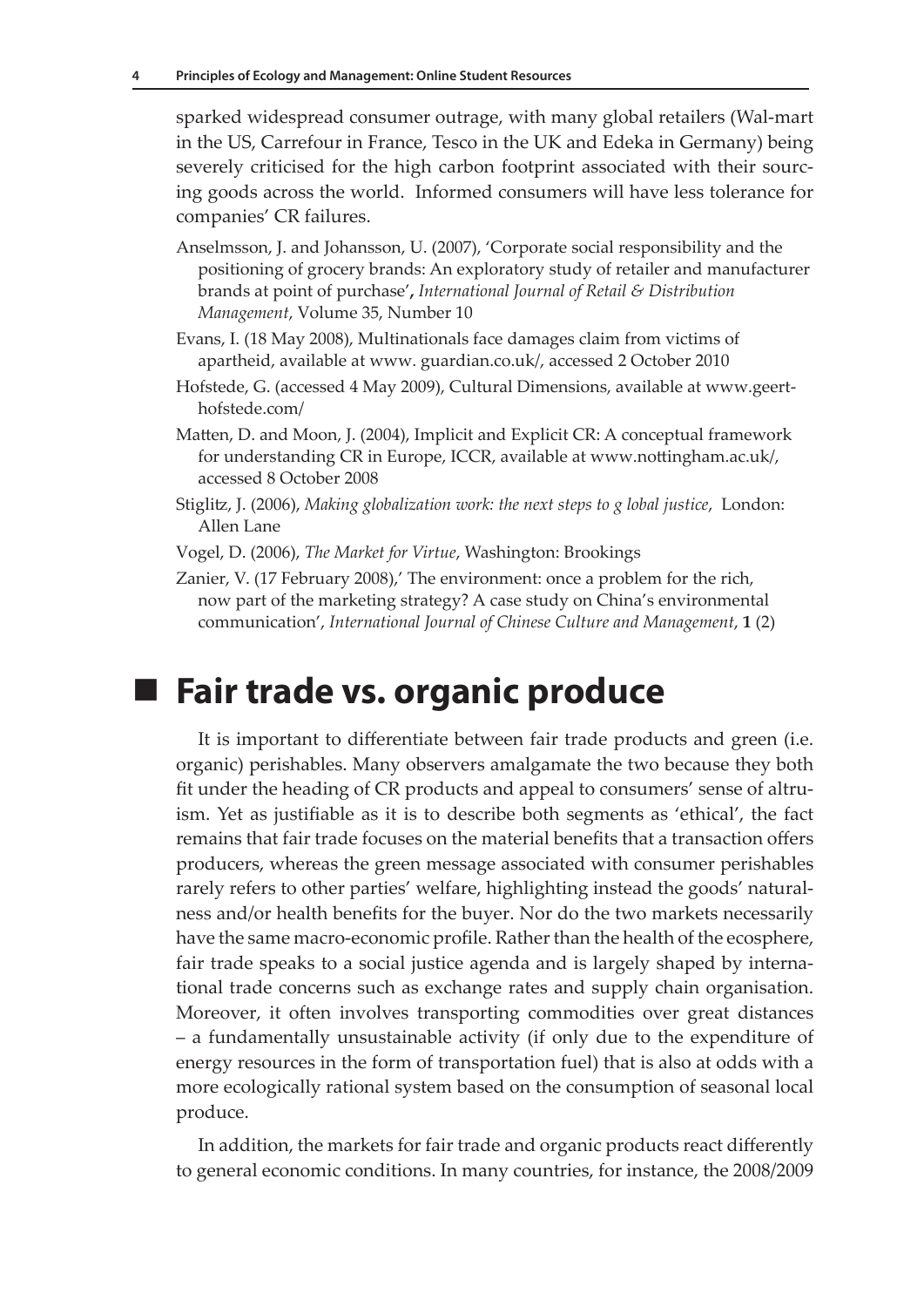recession hit organic goods much harder than it affected fair trade – possibly because the former category is commonly viewed as personal luxury, whereas the latter classified more often as a moral commitment. Note that the two sectors do not have the same target markets, with fair trade consumers tending to resemble the overall profile of purchasers in many societies. Organic products, on the other hand, tend to be more popular among older populations – a category more concerned with personal health and which, above all, with greater spending power.

Like organic produce, fair trade remains a marginal market, accounting for less than 1 percent of all retail sales in the OECD countries. The sector's fortunes have risen in recent years, however, as exemplified by its 47 percent growth rate in the UK just in 2008, where a number of household brand names like Cadbury's or Tate & Lyle have taken steps to enter a market that used to be driven by a few specialist SMEs (Wiggins 2009). It is true that this expansion mainly occurred before consumers felt the full effects of the 2009 recession.

Another similarity between fair trade and organic products is that both remain relatively unknown and therefore require external signs of validation to reinforce their authenticity in potential consumers' minds. Like green marketing, the fair trade sector has been largely structured by the efforts of certification bodies, first and foremost being FLO International (www.fairtrade.net), whose oversight includes "20 labelling initiatives in 21 countries [along with] producer networks representing Fairtrade Certified Producer Organizations in Central and South America, Africa and Asia". Labels associated with such codification efforts are key in convincing potential buyers of the utility of paying more for fair trade goods than they would for more standard alternatives – a counter-intuitive decision that green consumers also face. The markup on fair trade goods will vary but is often around 30 percent – somewhat less than the surcharge customarily levied on organic products in comparison with non-green varieties. The reason why fair trade products command less of a mark-up than organics could reside in the more explicitly altruistic nature of the former in comparison with the latter. There are limitations in the surcharge that people can be expected to pay if they are not deriving a direct personal benefit from a transaction.

On the other hand, the long-term outlook for fair trade is less promising than for organic products. Whereas the ecological imperative is destined, in all likelihood, to worsen in the decades to come – an argument substantiated throughout this book – fair trade is predicated on an appreciation of revenue transfer mechanisms that albeit laudable in their generosity may in fact have the undesired effect of harming the very people whom it is trying to help. This is because fair trade is tantamount to subsidising expanded production of goods (typically based on commodities such as coffee, tea or cotton) for which a glut already exists – partially explaining the low prices from which producers suffer. Instead of promoting actors' exit from an overcrowded sector, fair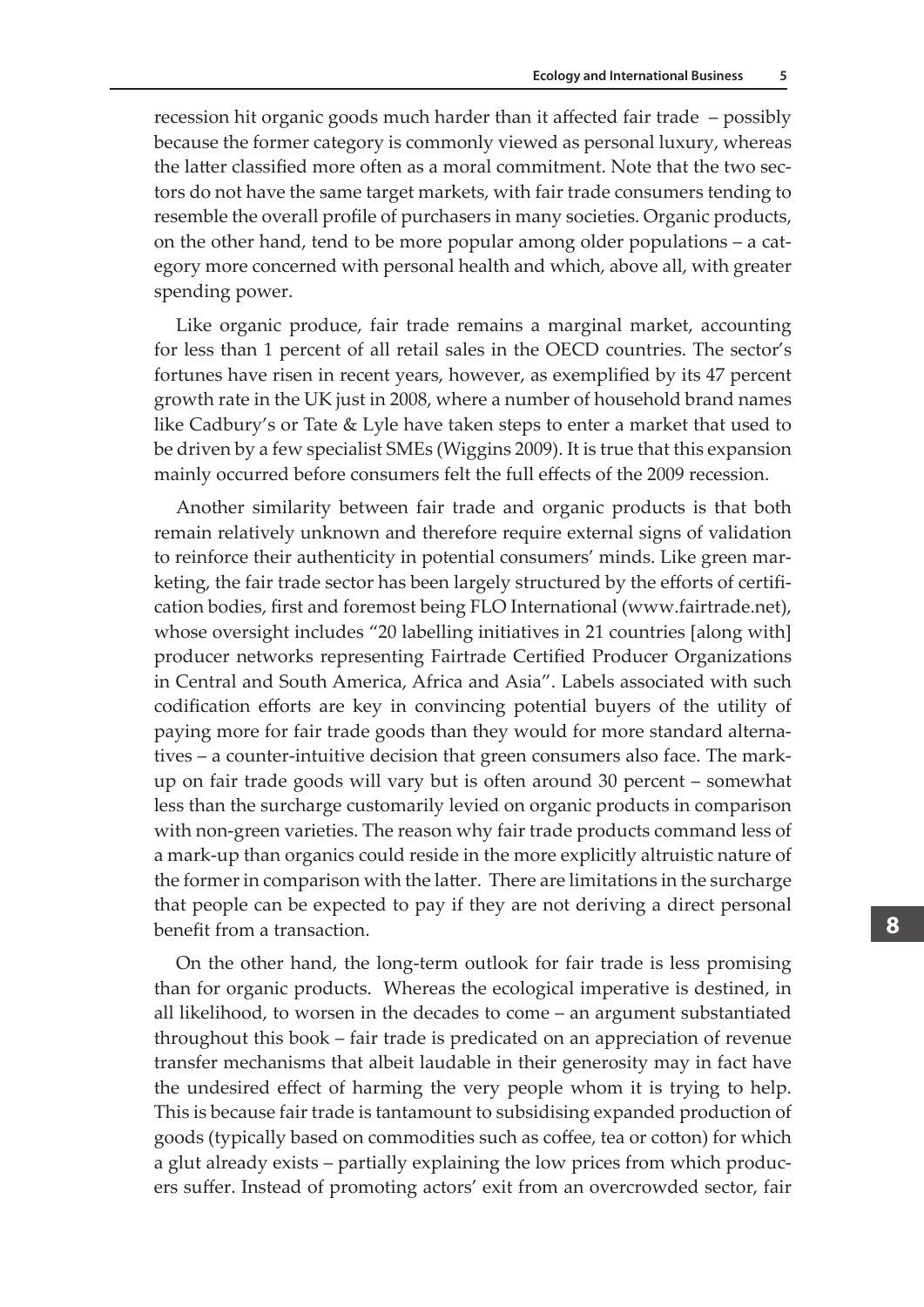trade enables them to temporarily survive while aggravating current imbalances. An exemple is the coffee sector, where global output – which already outstrips demand – is expected to "hit a record 138.4 million bags, up from 120 million last year. That oversupply could make things worse for most farmers, who don't have a Fairtrade deal". (Clarke 2009) Such dysfunctions could lead over time to greater cynicism about the usefulness of fair trade as a principle of market organisation.

Clarke, J. (23 April 2009), 'It's a super mark-up', *New Statesman* Nicholls, A. and Opal, C. (2005), *Fair Trade: Market-Driven Ethical Consumption*, London: Sage Publications

### ■ Revision tips

- With sum total of global trade and/or FDI accounting for more than half of total wealth creation in many of the world's leading economies nowadays, robust analysis of the evolving relationship between Ecology and Management is only possible if the international aspects are taken into account. This is especially important given significant variations in the global dispersion of resource endowments and consumption, combined with a wide array of national environmental paradigms.
- The sheer size of multinational enterprises (MNEs) means that their behaviour and decisions have a disproportionate effect on the global ecosphere. The lack of a unified environmental legal framework – or of any body empowered to police international decisions in this area – means that if MNEs so desire they can sometimes arbitrage one regime against another to avoid being subjected to stringent (thus expensive) environmental controls. Both they and national governments are aware of MNEs' mobility, putting them in a position where they can sometimes dictate market entry conditions (especially in very poor countries desperate for inwards investment). This can lead to a 'race to the bottom', although it is questionable whether such outcomes actually benefit MNEs, since they allows them to avoid engaging in the difficult green adaptation efforts that will be forced upon them sooner or later, undermining their long-term competitiveness.
- An MNE's willingness to embrace the ecological imperative fully, regardless of the regulatory context prevailing in a particular country, depends in part on whether its strategic directions are being set by global headquarters or by national subsidiaries – and which is more willing to adopt sustainable practices. The growing fragmentation of MNE operations hinders corporate greening by making it harder to measure the overall group footprint and allocate responsibilities.
- Long-distrance supply chains run counter to the proximity logic inherent to industrial ecology clusters. Widely dispersed MNE networks have high fric-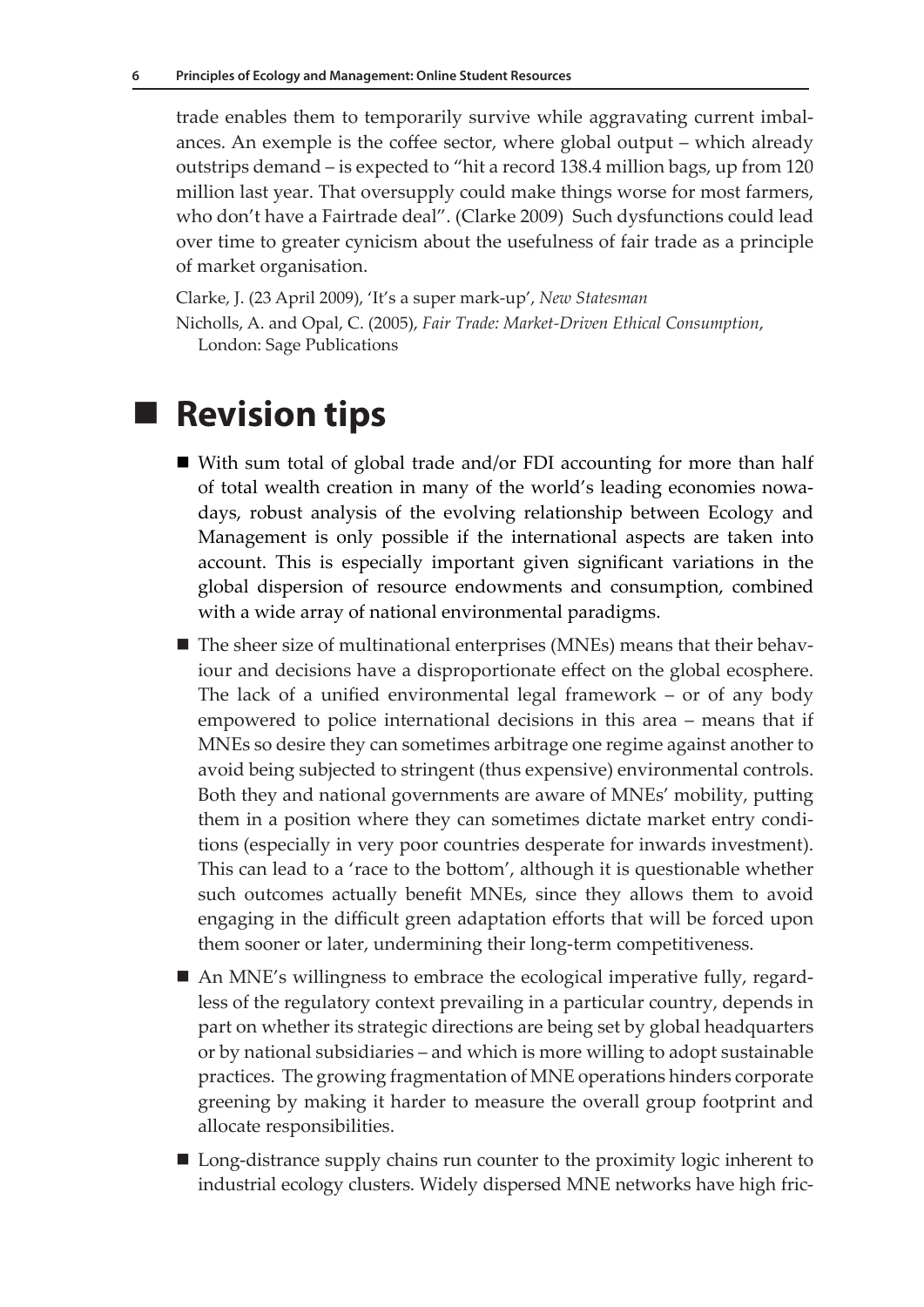tional costs. There has been a recent trend towards 'nearsourcing'. Note that MNEs from different parts of world tend to vary in supply chain greening focus.

- Classical economics argues in favour of locating production in sites based on their 'absolute' or 'comparative advantage'. This creates an international division of labour that can have negative environmental impacts: greater reliance on transportation (pollution); monoculture (biodiversity loss); more need for packaging, etc. The fact that the WTO also prioritises free trade principles means that national governments are restricted in their ability to support green business or sanction unenvironmental practices.
- To avoid protectionist 'beggar thy neighbour' strategies such as pollution havens, in the absence of global governance there will need to be voluntary convergence between trading partners' environmental frameworks. The problem is that countries at different stages of socioeconomic development will vary in their prioritisation of sustainability (c.f. Kuznets model). Citizens' expectations also change as income levels rise (Maslow Hierarchy)
- $\blacksquare$  There is a question regarding which group of MNEs will lead the future green industrial revolution. The vast majority of patents continue to be registered in the Global North, but the Global South is starting to dominate world manufacturing. This is dangerous for the ecosphere insofar as dirty and/or energy-intensive technologies are being used here. Even so, the Global North is generally unwilling to fund sustainability in the emerging world. China has already become the world's leading producer of solar panels. There is a question whether the American private venture capital model will be as effective at launching eco-industries as the 'state capitalism' model that prevails elsewhere.

# **Online case study: The dark side of multinational expansion in Africa**

One weakness of the standard Mercator map is that it under-represents the size of some regions – starting with Africa, whose landmass and resource base are much more extensive than is commonly realised. Following several centuries marked by (neo-)colonial exploitation of the continent's mining resources, there has been greater focus in recent years on Africa's Sub-Saharan offshore oil deposits. These fields may amount to as much as 10% of global reserves and are therefore drawing attention from a number of multinational energy firms. Unsurprisingly, many international business observers predict that Africa will become one of the world's leading recipients of foreign direction investment (FDI) over the course of the 21st century.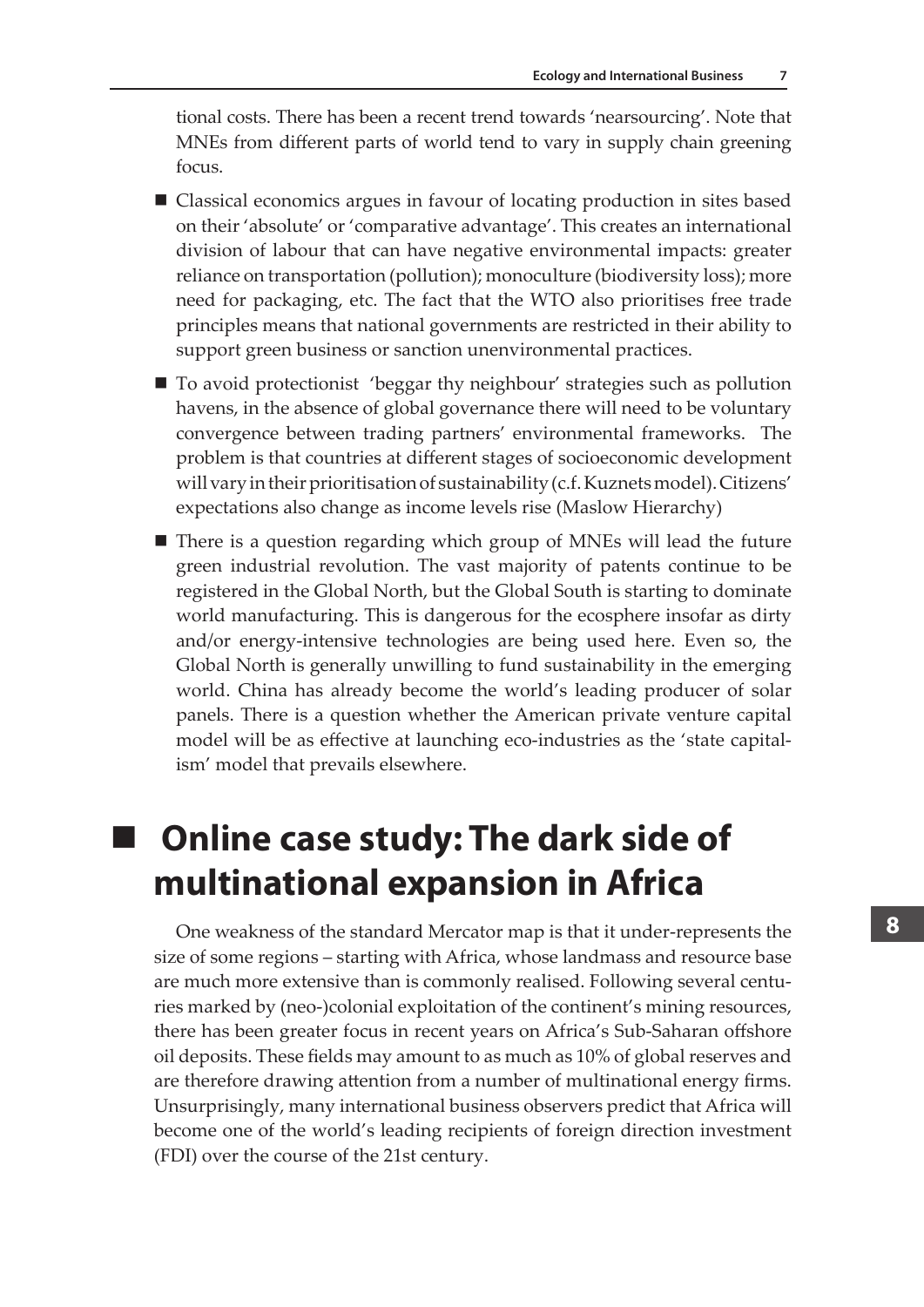The problem is that many impoverished African nation-states lack the institutional and/or policing capabilities to prevent these resource extraction activities from damaging their ecosphere or causing public health problems. Desperate for inwards investment capital and prone to the kind of embedded corruption that is often a by-product of economic under-development, African politicians negotiating terms with multinational enterprises (MNEs) will often demand lower environmental standards than the ones applied in wealthier, more self-confident countries. In turn, MNEs are aware of these vulnerabilities and often force their African counterparts into a race to the bottom by threatening to invest elsewhere unless regulatory standards are eased - a bargaining strategy known as regime arbitrage. The end result has been an accumulation of international business-driven eco-disasters whose recurrence has raised serious doubts about Africa's development trajectory.

Shell's operations in Nigeria provide one example of longstanding MNE misconduct in Africa. Much has been written over the past 20 years about the damage that eminently avoidable spillages from this giant oil company's drilling activities have done to Nigeria's Ogoni region, destroying local farmers' livelihoods and provoking civil unrest repressed with murderous force. It is true that Shell has tried in recent years to engage more positively with the main movement representing Ogoni interests (http://www.mosop.org/). At the same time, a more recent investigation (Howden 2010) has revealed that facilities such as Shell's Opolo-Epie operations in the Niger Delta continue to engage in noxious gas flaring practices where the gas associated with oil pumping operations is simply burned off without further treatment. This practice, which has been illegal since 1984, not only causes a massive emission of greenhouse gases but also constitutes a pure waste of energy – and this in a society already lacking the resources for its own development needs.

The Ivory Coast was another victim of MNE misconduct in 2006 when Trafigura, a Dutch trading firm with "high-level connections to the [British] Conservative Party" (Leigh 2009), knowingly transferred hazardous waste to a cheap Ivoirian contractor lacking the experience or facilities to process toxic substances. The end result is that the waste was tipped all around the capital city of Abidjan, causing several deaths and poisoning upwards of 31,000 residents living near the chosen dump sites. From Trafigura's perspective, the interest of dealing with sub-standard African partners was clear: at the time, the asking price for toxic waste disposal was \$1,000 per cubic metre in the Netherlands, versus \$35 in the Ivory Coast. This differential meant that Trafigura traders could hope to make a total of \$21 million from the three cargoes that its chosen partners were discarding so irresponsibly. Recent disclosures of emails have confirmed the Dutch company's focus on bottom line considerations rather than African populations' environmental interests.

There are many other stories of Africa being used as a dumping ground for spent products, ranging from nuclear waste dumped illegally off the shores of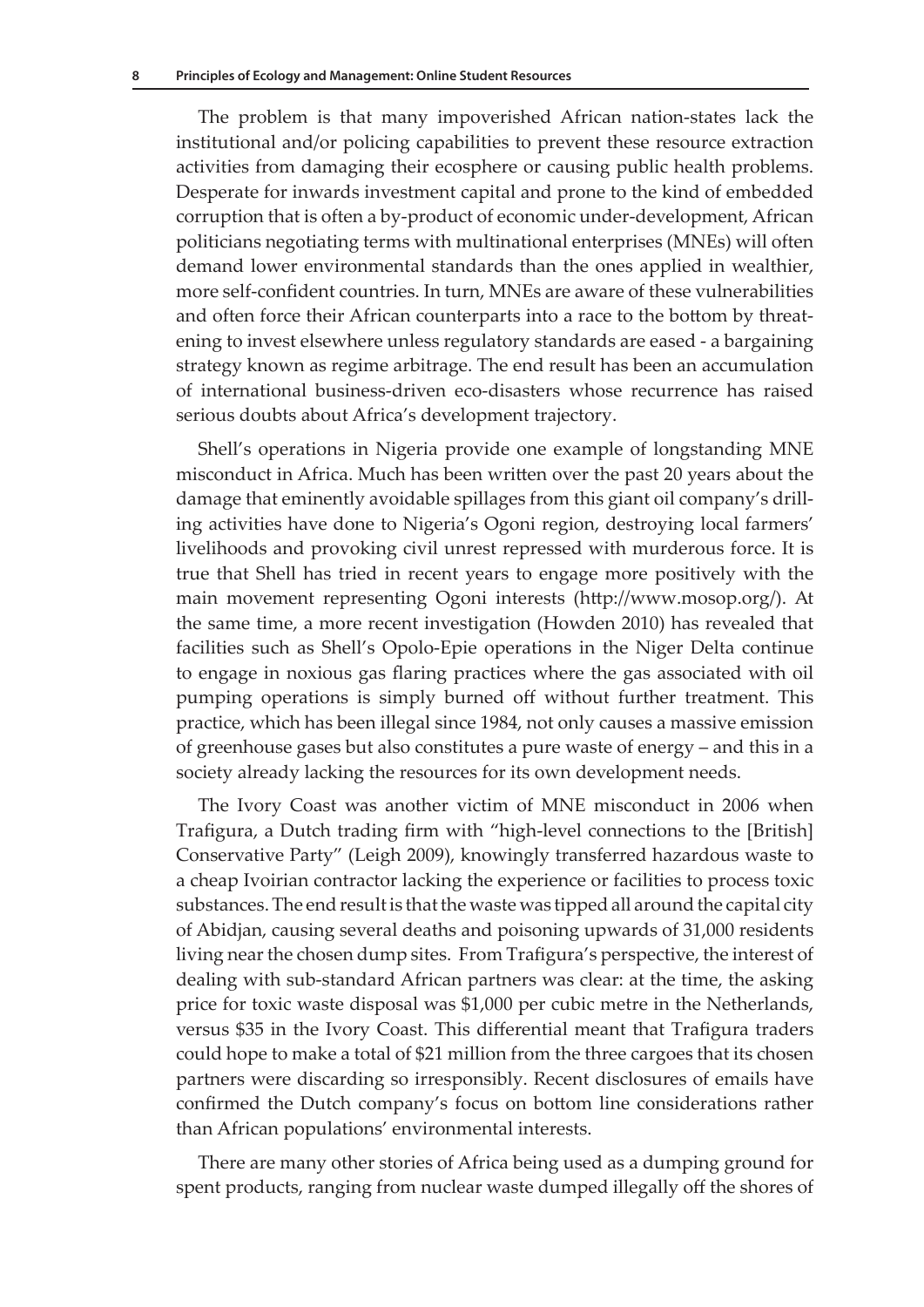Somalia to mountains of e-waste accumulating across the continent instead of being recycled in the region of origin (usually Europe or the US). Such dumping is in clear breach of the Basel Convention (www.basel.int/), whose purpose is to control the transboundary movement and disposal of hazardous waste. The consequence of this litany of misdeeds is that an increasing number of voices have started to protest against the ecological costs of Africa's interactions with certain forces of globalisation. One such voice is Wangari Maathai, who won the Nobel Peace Prize in 2004 for her ongoing battle in favour of biodiversity, encapsulated in the efforts of a Kenyan non-profit association called the Green Belt Movement. Another is Gabonese activist Marc Ona (Time 2009), who has publicly opposed many aspects of Chinese company CMEC's iron-ore project due to the extremely damaging environmental consequences for his country's Ivindo National Park, one of the largest rainforests in the world. Ona's success in forcing the authorities to scale the project back is a rare example of green priorities overriding economic considerations in a region of great poverty. The hope is that future growth in Africa (and indeed, in the rest of the developing world) can marry these two perspectives.

- Howden, D. (27 April 2010), "Visible from space, deadly on Earth: the gas flares of Nigeria" The Independent, p. 2
- Leigh, D. (17 September 2009), "Special report: They hoped to make a fortune. Instead they caused a tragedy", The Guardian, pp. 4/5
- Time Magazine (5 October 2009), Heroes of the Environment special report

**Case study questions:**

*A. Why are some observers concerned about the way in which Africa's natural resources are being exploited*

- *B. To what extent can Shell be blamed for the problem's of Nigeria's Ogoni region?*
- *C. What is the outlook for ecology and management in Africa?*

#### **Other references**

- Dimitratos, P. and Jones, M. (2010), *Resources, Efficiency and Globalization*, Palgrave Macmillan
- Gallagher, K. and Werksman, J. (eds.) (2002), *The Earthscan Reader in International Trade and Sustainable Development*, Earthscan
- Geradin, D. (2008), *Trade and the Environment: A Comparative Study of EC and US Law*, Cambridge University Press
- International Journal of Sustainable Economy: www.ingentaconnect.com/content/ ind/ijse
- Lawrence, F. (5 October 2010), Costa Rica will pay the price for cheap fruit, available at www.guardian.co.uk, accessed 1 November 2010